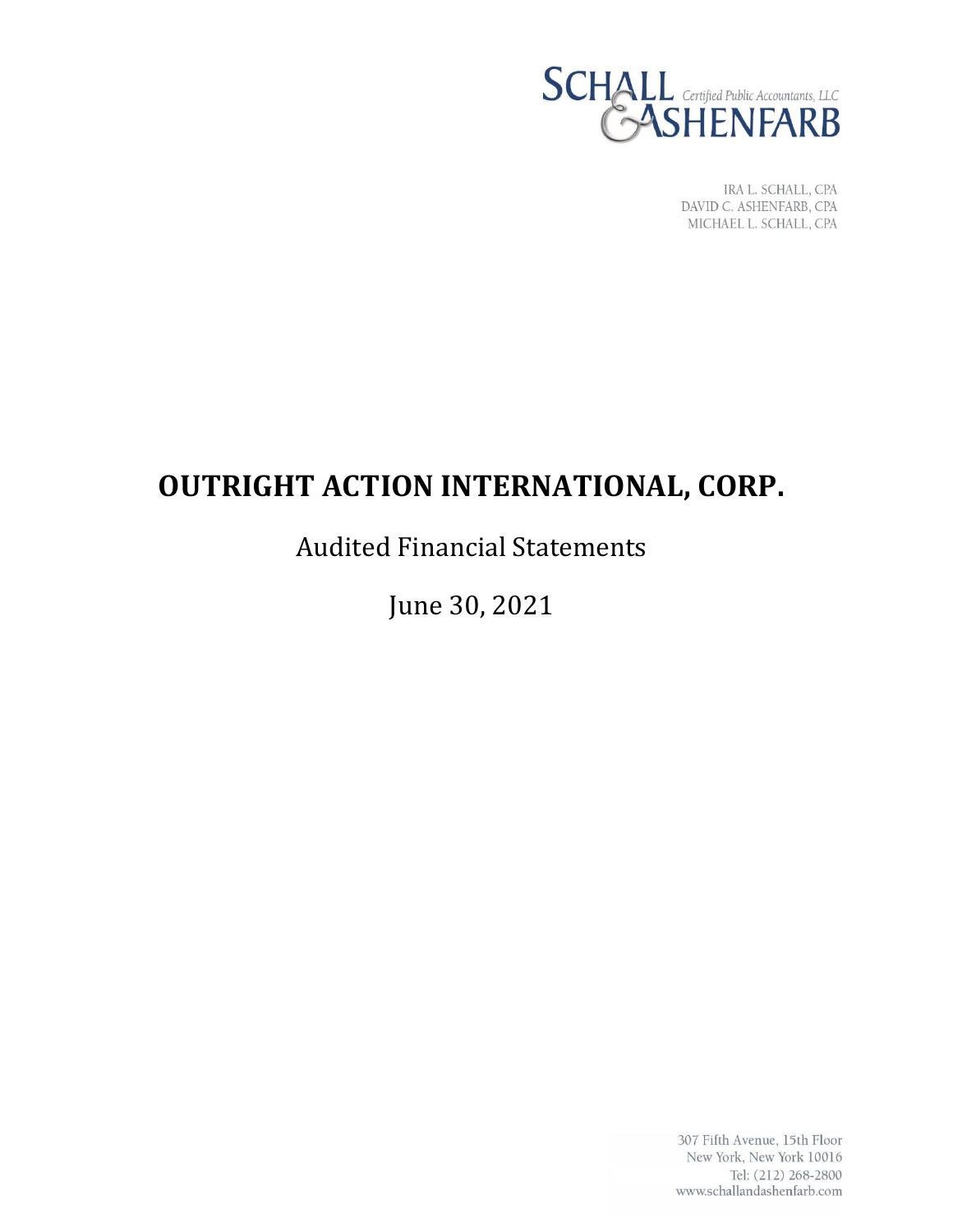

IRA L. SCHALL, CPA DAVID C. ASHENFARB, CPA MICHAEL L. SCHALL, CPA

# **INDEPENDENT AUDITOR'S REPORT**

To the Board of Directors of OutRight Action International, Corp.

# *Report on the Financial Statements*

We have audited the accompanying financial statements of OutRight Action International, Corp. ("OutRight"), which comprise the statement of financial position as of June 30, 2021, and the related statements of activities, functional expenses, and cash flows for the year then ended, and the related notes to the financial statements.

# *Management's Responsibility for the Financial Statements*

Management is responsible for the preparation and fair presentation of these financial statements in accordance with accounting principles generally accepted in the United States of America; this includes the design, implementation, and maintenance of internal control relevant to the preparation and fair presentation of financial statements that are free from material misstatement, whether due to fraud or error.

# *Auditor's Responsibility*

Our responsibility is to express an opinion on these financial statements based on our audit. We conducted our audit in accordance with auditing standards generally accepted in the United States of America. Those standards require that we plan and perform the audit to obtain reasonable assurance about whether the financial statements are free from material misstatement.

An audit involves performing procedures to obtain audit evidence about the amounts and disclosures in the financial statements. The procedures selected depend on the auditor's judgment, including the assessment of the risks of material misstatement of the financial statements, whether due to fraud or error. In making those risk assessments, the auditor considers internal control relevant to the entity's preparation and fair presentation of the financial statements in order to design audit procedures that are appropriate in the circumstances, but not for the purpose of expressing an opinion on the effectiveness of the entity's internal control. Accordingly, we express no such opinion. An audit also includes evaluating the appropriateness of accounting policies used and the reasonableness of significant accounting estimates made by management, as well as evaluating the overall presentation of the financial statements.

We believe that the audit evidence we have obtained is sufficient and appropriate to provide a basis for our audit opinion.

> 307 Fifth Avenue, 15th Floor New York, New York 10016 Tel: (212) 268-2800 www.schallandashenfarb.com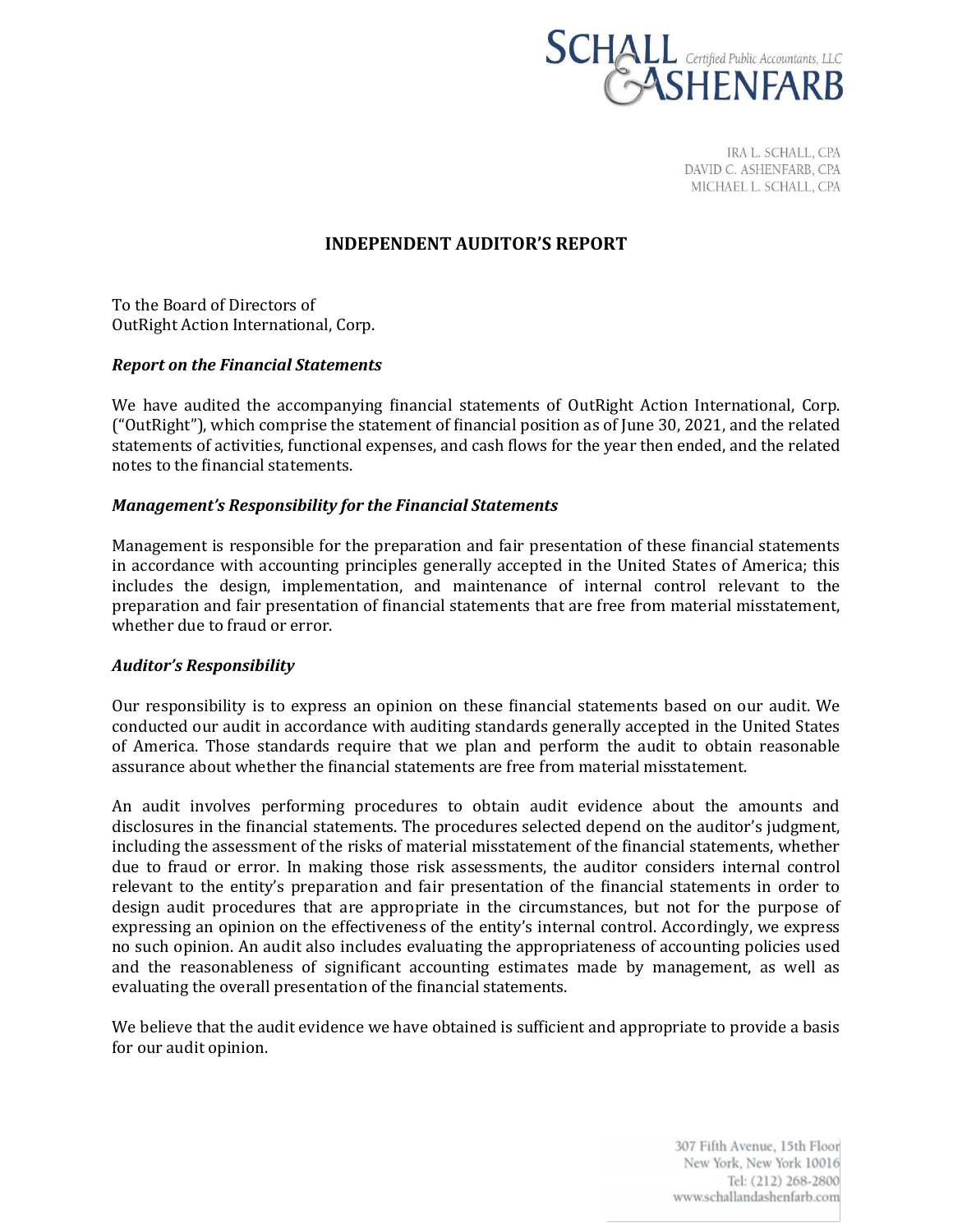# *Opinion*

In our opinion, the financial statements referred to above present fairly, in all material respects, the financial position of the OutRight Action International, Corp. as of June 30, 2021, and the changes in its net assets and its cash flows for the year then ended in accordance with accounting principles generally accepted in the United States of America.

#### *Report on Summarized Comparative Information*

We have previously audited OutRight's 2020 financial statements, and we expressed an unmodified audit opinion on those audited financial statements in our report dated February 18, 2021. In our opinion, the summarized comparative information presented herein as of and for the year ended June 30, 2020 is consistent, in all material respects, with the audited financial statements from which it has been derived.

Schall & Ashenfarb

Schall & Ashenfarb Certified Public Accountants, LLC

March 24, 2022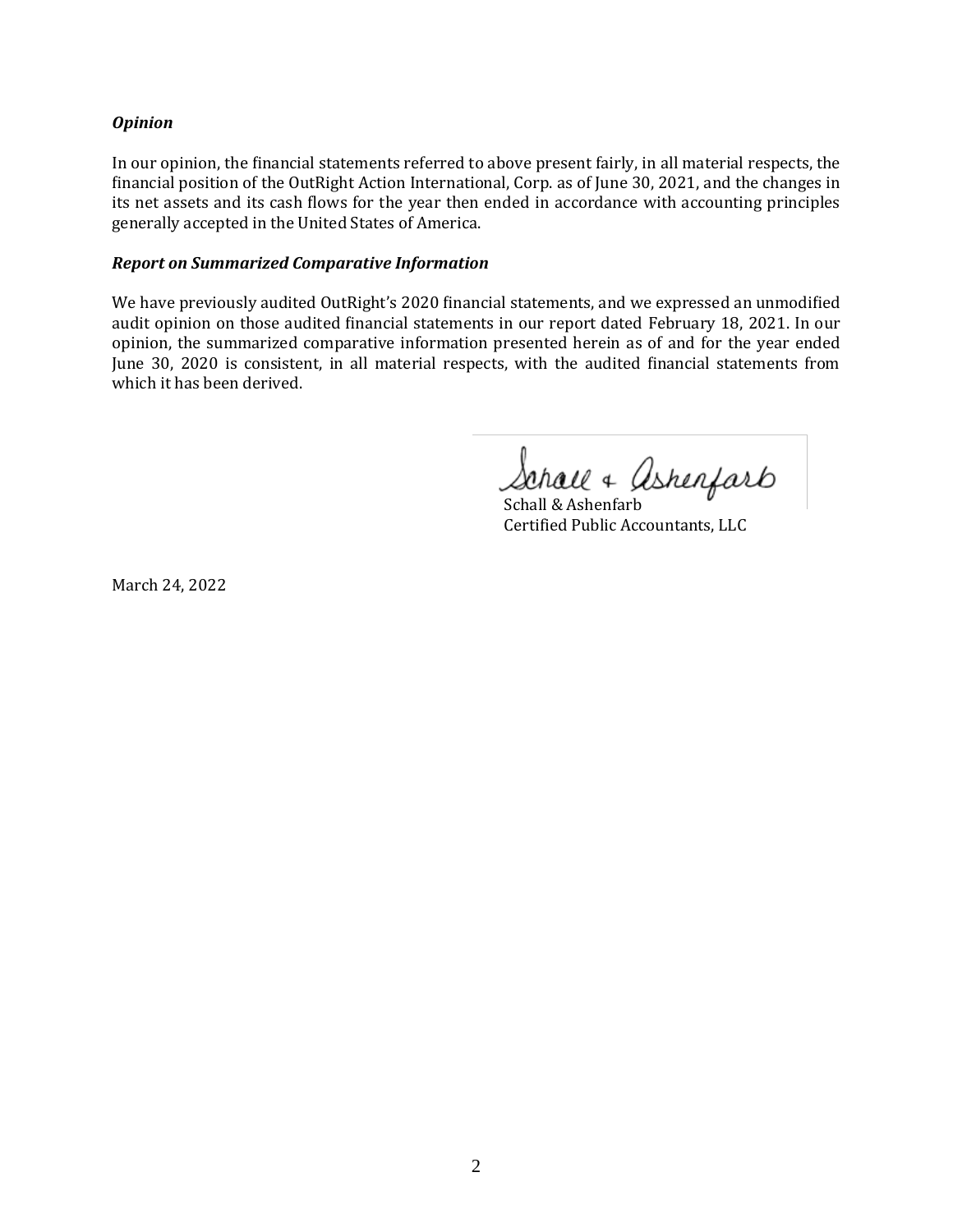# **OUTRIGHT ACTION INTERNATIONAL, CORP. AT JUNE 30, 2021 STATEMENT OF FINANCIAL POSITION**

(With comparative totals at June 30, 2020)

|                                             | 6/30/21          | 6/30/20     |
|---------------------------------------------|------------------|-------------|
| <b>Assets</b>                               |                  |             |
| Cash and cash equivalents                   | \$16,735,809     | \$3,209,412 |
| Investments (Note 3)                        | 1,020,039        | 748,061     |
| Contributions receivable, net (Note 4)      | 1,114,425        | 949,390     |
| Government grants receivable                | 257,158          | 117,307     |
| Other receivables                           | 32,895           | 54,827      |
| Prepaid sub-grant expenses                  | 502,853          | 233,807     |
| Prepaid expenses                            | 29,835           | 48,091      |
| Fixed assets, net (Note 5)                  | 6,754            | 13,152      |
| Security deposits                           | 68,333           | 28,234      |
| Cash restricted for endowment fund (Note 8) | 18,354           | 18,354      |
| <b>Total assets</b>                         | \$19,786,455     | \$5,420,635 |
| <b>Liabilities and Net Assets</b>           |                  |             |
| Liabilities:                                |                  |             |
| Accounts payable and accrued expenses       | \$289,709        | \$156,215   |
| Deferred revenue                            | 1,155,971        | 1,162,593   |
| Paycheck Protection Program loan (Note 6)   | $\boldsymbol{0}$ | 175,275     |
| <b>Total liabilities</b>                    | 1,445,680        | 1,494,083   |
| Net assets:                                 |                  |             |
| Without donor restrictions:                 |                  |             |
| Board designated (Note 2b)                  |                  |             |
| Operating reserve                           | 2,230,000        | 260,000     |
| <b>Vision Fund</b>                          | 10,500,000       | 500,000     |
| Total board designated                      | 12,730,000       | 760,000     |
| Undesignated                                | 1,521,832        | 1,353,237   |
| Total without donor restrictions            | 14,251,832       | 2,113,237   |
| With donor restrictions (Note 7)            | 4,088,943        | 1,813,315   |
| Total net assets                            | 18,340,775       | 3,926,552   |
| Total liabilities and net assets            | \$19,786,455     | \$5,420,635 |

*The attached notes and auditor's report are an integral part of these financial statements.*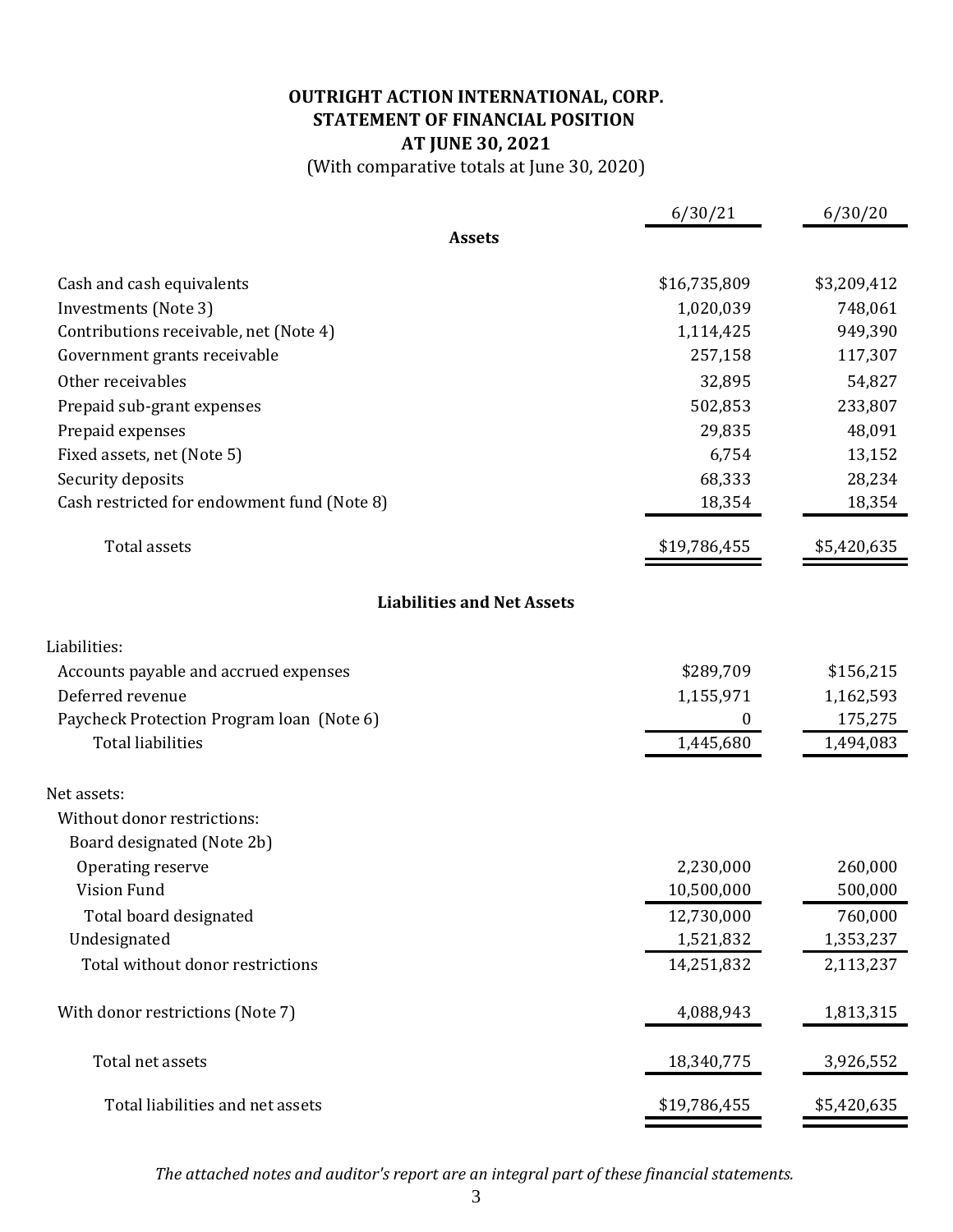# **OUTRIGHT ACTION INTERNATIONAL, CORP. STATEMENT OF ACTIVITIES FOR THE YEAR ENDED JUNE 30, 2021**

(With comparative totals for the year ended June 30, 2020)

|                                            | <b>Without Donor</b> | With Donor       | Total        | Total            |
|--------------------------------------------|----------------------|------------------|--------------|------------------|
|                                            | Restrictions         | Restrictions     | 6/30/21      | 6/30/20          |
| Public support and revenue:                |                      |                  |              |                  |
| Contributions                              | \$13,147,926         | \$5,291,962      | \$18,439,888 | \$4,536,769      |
| Government grants                          | 745,165              |                  | 745,165      | 953,111          |
| Paycheck Protection Program grant (Note 6) | 175,275              |                  | 175,275      | $\theta$         |
| Special events (Note 11)                   |                      |                  | 0            | 187,486          |
| Net investment income (Note 3)             | 1,521                |                  | 1,521        | 7,341            |
| Other income                               | 3,222                |                  | 3,222        | 16,905           |
| Net assets released from restrictions      | 3,016,334            | (3,016,334)      | 0            | $\boldsymbol{0}$ |
| Total public support and revenue           | 17,089,443           | 2,275,628        | 19,365,071   | 5,701,612        |
| Expenses:                                  |                      |                  |              |                  |
| Program services:                          |                      |                  |              |                  |
| Africa                                     | 1,052,473            |                  | 1,052,473    | 539,136          |
| Asia                                       | 1,171,918            |                  | 1,171,918    | 1,369,357        |
| Caribbean                                  | 317,717              |                  | 317,717      | 477,724          |
| Middle East                                | 445,905              |                  | 445,905      | 232,407          |
| Research                                   | 328,460              |                  | 328,460      | 161,555          |
| <b>UN</b> General                          | 478,952              |                  | 478,952      | 424,637          |
| Total program services                     | 3,795,425            | $\boldsymbol{0}$ | 3,795,425    | 3,204,816        |
| Supporting services:                       |                      |                  |              |                  |
| Management and general                     | 471,970              |                  | 471,970      | 431,944          |
| Fundraising                                | 683,453              |                  | 683,453      | 641,905          |
| Total expenses                             | 4,950,848            | $\pmb{0}$        | 4,950,848    | 4,278,665        |
| Change in net assets                       | 12,138,595           | 2,275,628        | 14,414,223   | 1,422,947        |
| Net assets - beginning of year             | 2,113,237            | 1,813,315        | 3,926,552    | 2,503,605        |
| Net assets - end of year                   | \$14,251,832         | \$4,088,943      | \$18,340,775 | \$3,926,552      |

*The attached notes and auditor's report are an integral part of these financial statements.*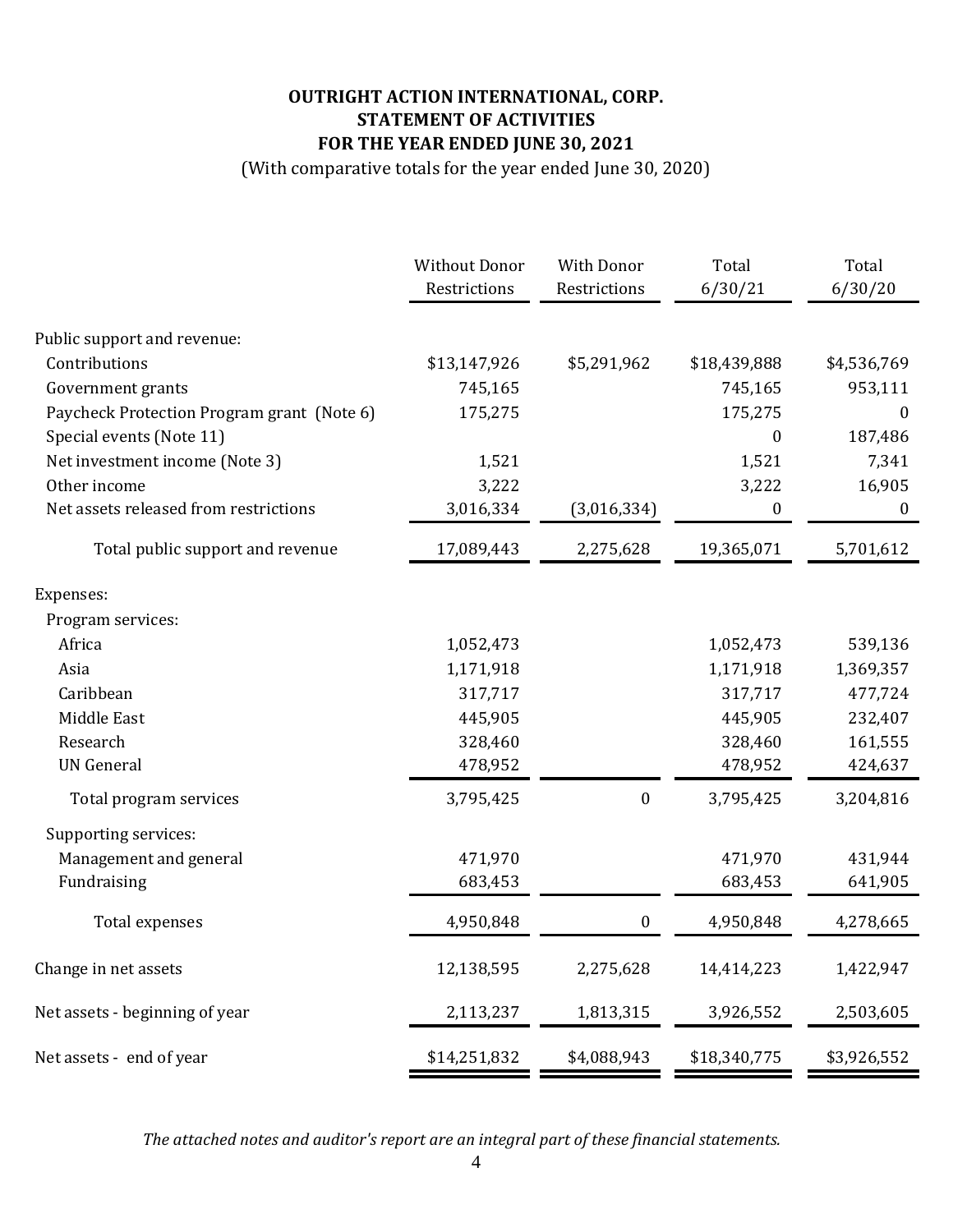# **OUTRIGHT ACTION INTERNATIONAL, CORP. STATEMENT OF FUNCTIONAL EXPENSES FOR THE YEAR ENDED JUNE 30, 2021**

(With comparative totals for the year ended June 30, 2020)

|                                            |             | <b>Program Services</b> |           |                | <b>Supporting Services</b> |                      |                              |                              |             |                              |                              |
|--------------------------------------------|-------------|-------------------------|-----------|----------------|----------------------------|----------------------|------------------------------|------------------------------|-------------|------------------------------|------------------------------|
|                                            | Africa      | Asia                    | Caribbean | Middle<br>East | Research                   | <b>UN</b><br>General | Total<br>Program<br>Services | Management<br>and<br>General | Fundraising | Total<br>Expenses<br>6/30/21 | Total<br>Expenses<br>6/30/20 |
| Salaries                                   | \$307,465   | \$326,004               | \$114,028 | \$106,605      | \$157,128                  | \$157,681            | \$1,168,911                  | \$153,725                    | \$481,055   | \$1,803,691                  | \$1,625,465                  |
| Payroll taxes and benefits                 | 60,761      | 90,814                  | 18,797    | 37,989         | 18,571                     | 66,175               | 293,107                      | 43,945                       | 109,611     | 446,663                      | 296,543                      |
| Total salaries, payroll taxes and benefits | 368,226     | 416,818                 | 132,825   | 144,594        | 175,699                    | 223,856              | 1,462,018                    | 197,670                      | 590,666     | 2,250,354                    | 1,922,008                    |
| Travel                                     | 1,447       | 18,006                  | 431       | 7,074          | 445                        | 650                  | 28,053                       |                              |             | 28,053                       | 408,120                      |
| Consultants                                | 86,003      | 100,288                 | 53,874    | 62,489         | 21,925                     | 32,150               | 356,729                      | 35,858                       | 19,598      | 412,185                      | 280,917                      |
| Accounting                                 |             |                         |           |                |                            |                      | $\bf{0}$                     | 187,330                      |             | 187,330                      | 179,107                      |
| Occupancy                                  | 3,682       | 3,884                   | 949       | 1,332          | 981                        | 1,431                | 12,259                       | 14,468                       | 10,010      | 36,737                       | 136,001                      |
| Direct aid                                 | 535,235     | 556,009                 | 111,061   | 204,494        | 111,611                    | 190,648              | 1,709,058                    |                              |             | 1,709,058                    | 938,822                      |
| Printing                                   | 848         | 7,374                   | 256       | 359            | 264                        | 386                  | 9,487                        | 1,248                        | 3,903       | 14,638                       | 16,136                       |
| Meetings                                   | 9,660       | 11,520                  | 2,886     | 4,079          | 2,984                      | 5,697                | 36,826                       | 767                          | 766         | 38,359                       | 146,035                      |
| Telecommunications                         | 1,469       | 2,353                   | 471       | 983            | 459                        | 1,629                | 7,364                        | 968                          | 3,030       | 11,362                       | 24,326                       |
| Office and mailing                         | 961         | 1,070                   | 290       | 407            | 300                        | 437                  | 3,465                        | 436                          | 1,365       | 5,266                        | 7,033                        |
| Dues, subscriptions, licenses and permits  | 18,093      | 20,147                  | 5,462     | 7,666          | 5,647                      | 10,191               | 67,206                       | 6,550                        | 20,498      | 94,254                       | 41,994                       |
| Supplies                                   | 257         | 517                     | 77        | 109            | 80                         | 117                  | 1,157                        | 152                          | 476         | 1,785                        | 10,417                       |
| Equipment rental and purchase              | 1,480       | 4,013                   | 447       | 649            | 462                        | 674                  | 7,725                        | 10,891                       | 1,532       | 20,148                       | 21,903                       |
| Advertising and promotion                  | 714         | 795                     | 216       | 302            | 223                        | 325                  | 2,575                        | 643                          |             | 3,218                        | 4,276                        |
| Insurance                                  | 1,895       | 1,717                   | 465       | 653            | 481                        | 702                  | 5,913                        | 778                          | 2,434       | 9,125                        | 9,328                        |
| Event expenses                             |             |                         |           |                |                            |                      | $\overline{0}$               |                              |             |                              | 40,750                       |
| Other expenses                             | 21,353      | 26,127                  | 7,660     | 10,228         | 6,540                      | 9,536                | 81,444                       | 13,666                       | 27,468      | 122,578                      | 83,505                       |
| Total other expenses                       | 683,097     | 753,820                 | 184,545   | 300,824        | 152,402                    | 254,573              | 2,329,261                    | 273,755                      | 91,080      | 2,694,096                    | 2,348,670                    |
| Total expenses before depreciation         | 1,051,323   | 1,170,638               | 317,370   | 445,418        | 328,101                    | 478,429              | 3,791,279                    | 471,425                      | 681,746     | 4,944,450                    | 4,270,678                    |
| Depreciation                               | 1,150       | 1,280                   | 347       | 487            | 359                        | 523                  | 4,146                        | 545                          | 1,707       | 6,398                        | 7,987                        |
| Total expenses                             | \$1,052,473 | \$1,171,918             | \$317,717 | \$445,905      | \$328,460                  | \$478,952            | \$3,795,425                  | \$471,970                    | \$683,453   | \$4,950,848                  | \$4,278,665                  |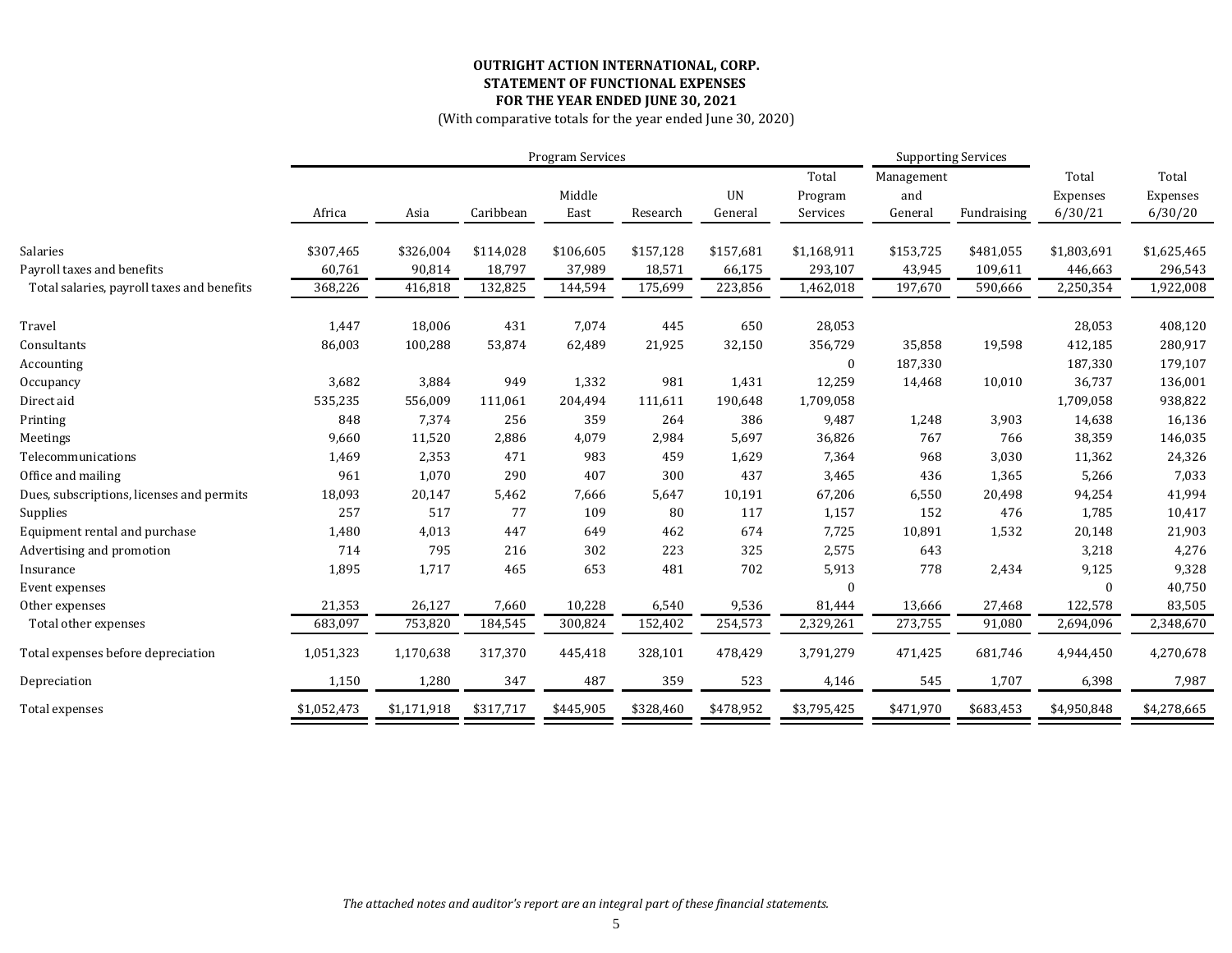# **OUTRIGHT ACTION INTERNATIONAL, CORP. STATEMENT OF CASH FLOWS FOR THE YEAR ENDED JUNE 30, 2021**

(With comparative totals for the year ended June 30, 2020)

|                                                                | 6/30/21          | 6/30/20     |
|----------------------------------------------------------------|------------------|-------------|
| Cash flows from operating activities:                          |                  |             |
| Change in net assets                                           | \$14,414,223     | \$1,422,947 |
| Adjustments to reconcile changes in net assets to              |                  |             |
| net cash provided by operating activities:                     |                  |             |
| Depreciation                                                   | 6,398            | 7,987       |
| Net realized and unrealized loss on investments                | 75               | 289         |
| Donated securities                                             | (22, 114)        | (88, 725)   |
| Changes in assets and liabilities:                             |                  |             |
| Contributions receivable                                       | (165, 035)       | (249, 390)  |
| Government grants receivable                                   | (139, 851)       | 20,455      |
| Other receivables                                              | 21,932           | 99,967      |
| Prepaid sub-grant expenses                                     | (269, 046)       | (90, 195)   |
| Prepaid expenses                                               | 18,256           | (33, 492)   |
| Security deposits                                              | (40,099)         | 2,310       |
| Accounts payable and accrued expenses                          | 133,494          | (15,212)    |
| Deferred revenue                                               | (6,622)          | 863,573     |
| Paycheck Protection Program loan                               | (175, 275)       | 175,275     |
| Total adjustments                                              | (637, 887)       | 692,842     |
| Net cash provided by operating activities                      | 13,776,336       | 2,115,789   |
| Cash flows from investing activities:                          |                  |             |
| Purchases of investments                                       | (22,052)         | (94, 394)   |
| Sales of investments                                           | 22,113           | 88,103      |
| Net transfers from cash                                        | (250,000)        | $\bf{0}$    |
| Purchase of fixed assets                                       | $\boldsymbol{0}$ | (9, 725)    |
| Net cash used for investing activities                         | (249, 939)       | (16, 016)   |
| Net increase in cash and cash equivalents                      | 13,526,397       | 2,099,773   |
| Cash, cash equivalents and restricted cash - beginning of year | 3,227,766        | 1,127,993   |
| Cash, cash equivalents and restricted cash - end of year       | \$16,754,163     | \$3,227,766 |
| Cash, cash equivalents and restricted cash                     |                  |             |
| Cash and cash equivalents                                      | \$16,735,809     | \$3,209,412 |
| Cash restricted for endowment fund                             | 18,354           | 18,354      |
|                                                                | \$16,754,163     | \$3,227,766 |
| Supplemental information:                                      |                  |             |
| Total interest and income tax paid                             | \$0              | \$0         |

*The attached notes and auditor's report are an integral part of these financial statements.*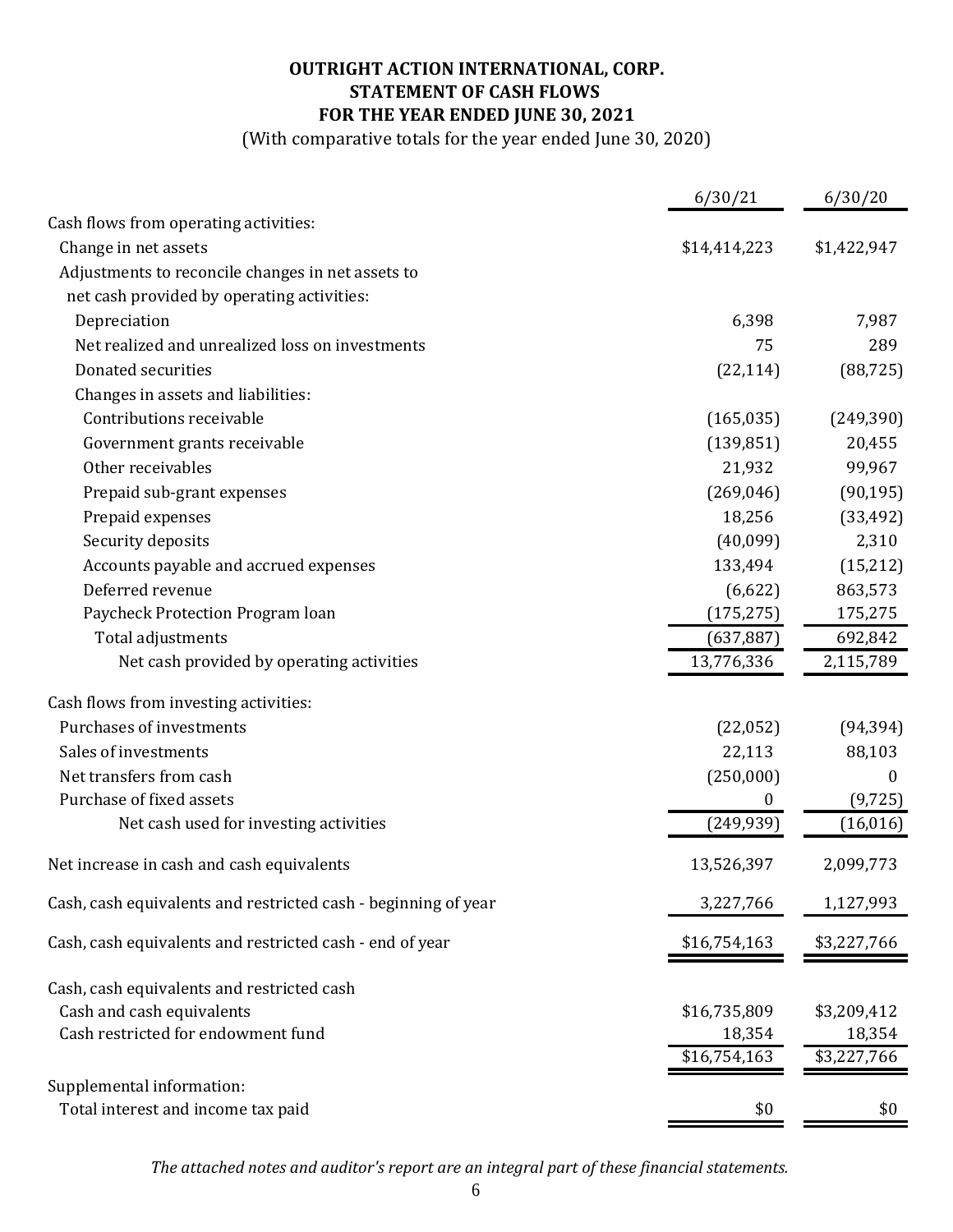# **OUTRIGHT ACTION INTERNATIONAL, CORP. NOTES TO FINANCIAL STATEMENTS JUNE 30, 2021**

# **Note 1 - Nature of Entity**

OutRight Action International, Corp. ("OutRight"), formerly The International Gay and Lesbian Human Rights Commission, Inc., was incorporated in 1991 as a U.S. based notfor-profit organization headquartered in New York City.

OutRight works at the international, regional, and national levels to research, defend, and advance human rights for LGBTIQ people around the world.

OutRight partners directly with thousands of activists throughout the world to produce reliable data on the experiences of LGBTIQ people around the world and to develop effective advocacy and capacity building for LGBTIQ rights.

OutRight provides training to partners and activists to develop their skills and expertise, for example, to combat homophobia and transphobia or to respond to violence based on sexual orientation, gender identity, or gender expression.

OutRight vigilantly monitors and documents the discriminatory and life-threatening conditions LGBTIQ people face to spur action to stop human rights violations when they occur.

OutRight has been notified by the Internal Revenue Service that it is a  $501(c)(3)$ organization that is tax exempt under Section 509(a)(1) of the Internal Revenue Code and a similar provision of the New York State income tax laws.

# **Note 2 - Summary of Significant Accounting Policies**

a. Basis of Accounting

The financial statements of OutRight have been prepared using the accrual basis of accounting which is the process of recognizing revenue and expenses when earned or incurred rather than received or paid.

# b. Basis of Presentation

As a not-for-profit organization, OutRight is required to report information regarding its financial position and activities according to the following classes of net assets:

➢ *Net Assets Without Donor Restrictions* – represents those resources for which there are no restrictions by donors as to their use. They are reflected on the financial statement as without donor restrictions.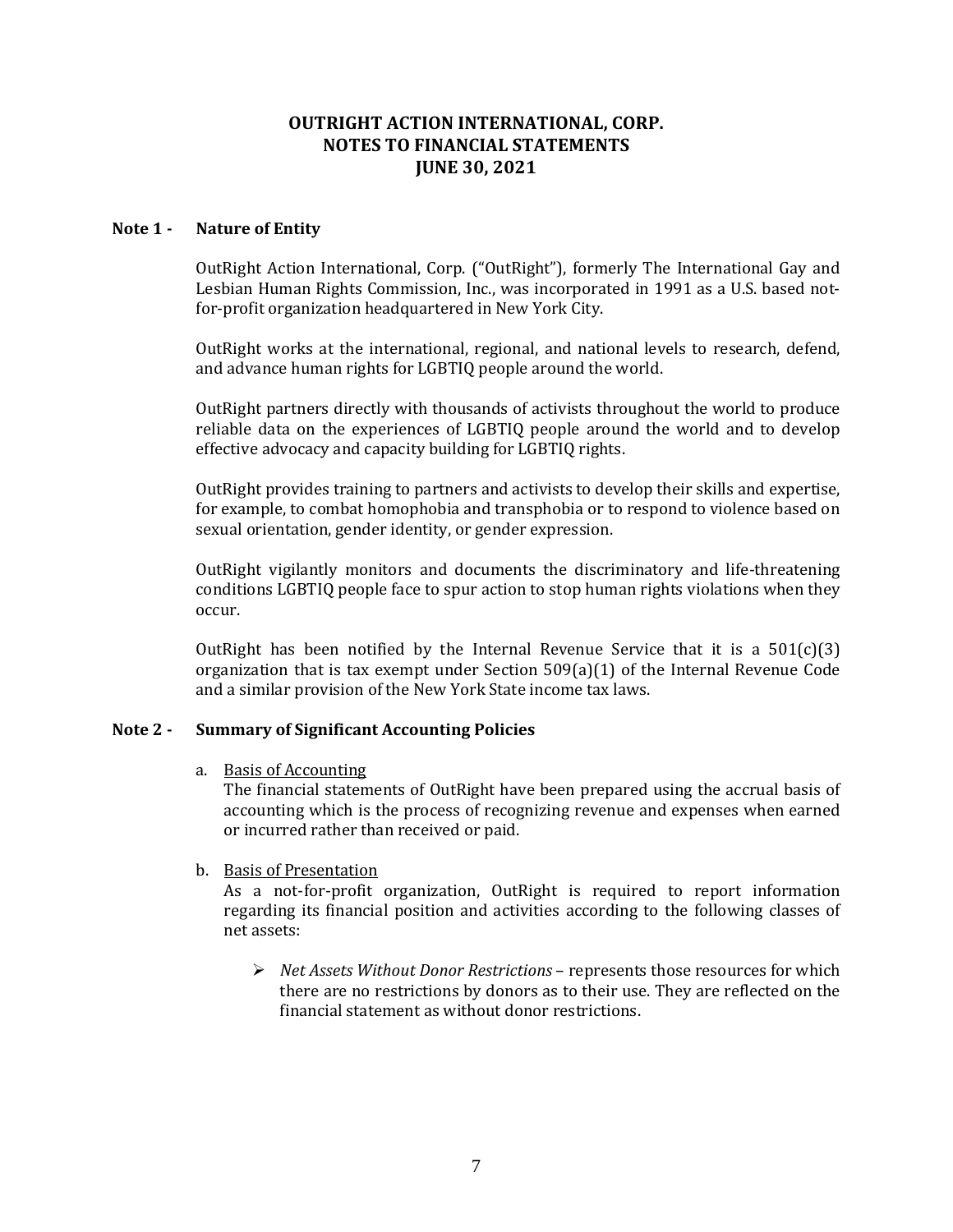The board-designated net assets include resources that have been designated by the Board of Directors to function as a reserve for operating contingences. Any portion of these funds may be expended upon approval of the Board of Directors. Investment income supports the current operations of OutRight. Additionally, the board established the Vision Fund, which is intended to fund special opportunities, investments in infrastructure and one-time initiatives.

The following summarizes activity of the board designated net assets:

|                           | 6/30/21      | 6/30/20   |
|---------------------------|--------------|-----------|
| Balance beginning of year | \$760,000    | \$640,000 |
| Additions                 | 11.970.000   | 120.000   |
| Balance end of year       | \$12,730,000 | \$760,000 |

➢ *Net Assets With Donor Restrictions* – represents those resources, the uses of which have been restricted by donors to specific purposes or the passage of time and/or must remain intact, in perpetuity. The release from restrictions results from the satisfaction of the restricted purposes specified by the donor.

# c. Revenue Recognition

OutRight follows the requirements of Financial Accounting Standards Board's ("FASB") Accounting Standards Codification ("ASC") 606 for recognizing revenue from contracts with customers. OutRight analyzes each source of revenue to determine that it has a contract with the customer that identifies both the performance obligation and the transaction price. Revenue is recognized when the performance obligation is complete.

OutRight follows FASB ASC 958-605 for recording contributions, which are recognized at the earlier of when cash is received or at the time a pledge becomes unconditional in nature. Contributions that do not contain donor restrictions are recorded in the class of net assets without donor restrictions. Contributions that do contain donor restrictions are recorded in the class of net assets with donor restrictions. When a restriction expires, that is, when a stipulated time restriction ends, or purpose restriction is accomplished, net assets with donor restrictions are reclassified to net assets without donor restrictions. If donor restricted contributions are satisfied in the same period they were received, they are classified in the class of net assets without donor restrictions.

Contributions may be subject to conditions which are defined as both a barrier to entitlement and a right of return of payments or release from obligations and are recognized as income once the conditions have been substantially met.

OutRight's government grants are primarily conditional non-exchange transactions and fall under the scope of FASB ASC 958-605*.* Revenue from these transactions is recognized when qualifying expenditures are incurred, performance related outcomes are achieved, and other conditions under the agreements are met. Payments received in advance of conditions being met are recorded as deferred revenue.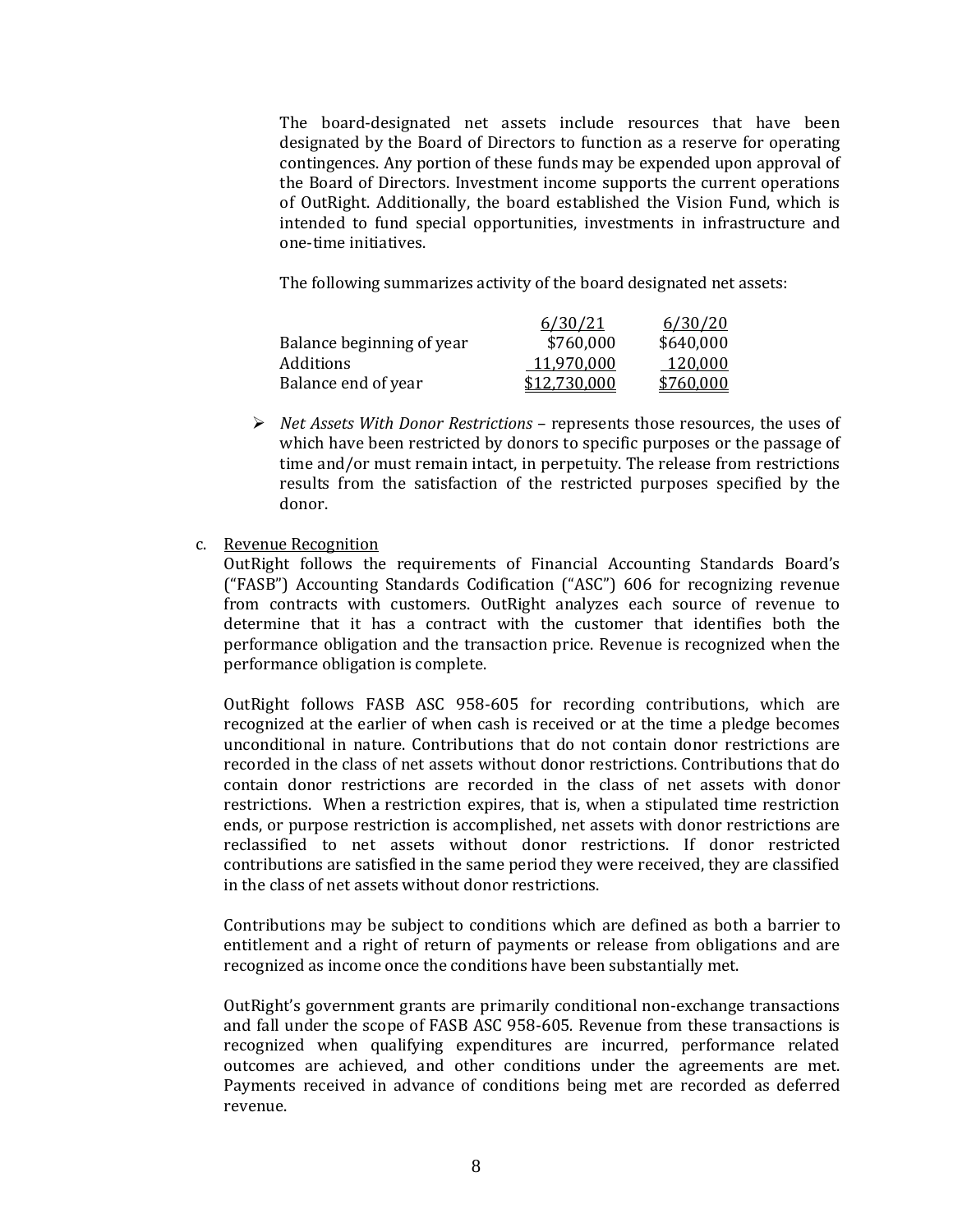Unconditional promises to give that are expected to be received in less than one year are recorded at net realizable value. Those that are due in greater than one year are recorded at fair value which is calculated using risk adjusted present value techniques. Long-term promises to give are treated as time restricted until the period they are due, at which time they will be released from restriction and counted towards operations.

Management has reviewed the collectability of all receivables, factoring in judgement about the creditworthiness and age of the receivable, as well as historical experience. Based on that evaluation, management has determined that no reserve for doubtful accounts is warranted.

d. Cash and Cash Equivalents

All liquid investments that are not restricted or held by the investment custodian and have an initial maturity of three months or less are considered cash and cash equivalents.

e. Concentration of Credit Risk

Financial instruments, which potentially subject OutRight to concentration of credit risk, consist of cash, money market accounts, and investment securities which have been placed with financial institutions that management deems to be creditworthy. The market value of investments is subject to fluctuation; however, management believes that the investment policy is prudent for the long-term welfare of OutRight. At year end and at certain times throughout the year, OutRight had uninsured balances; however, no losses have been suffered due to the failure of any of these institutions.

f. Concentration of Grants and Contributions Receivables

Approximately 69% and 71% of grants and contributions receivables were from a small number of private foundations and government agencies at June 30, 2021 and 2020, respectively.

g. Investments

Investments are recorded at fair value, which refers to the price that would be received to sell an asset in an orderly transaction between market participants at the measurement date. Unrealized gains and losses are recognized in the statement of activities.

h. Fixed Assets

OutRight capitalizes property and equipment with a cost or fair value exceeding \$2,000 and a useful life of more than one year. Depreciation of property and equipment is charged on the straight-line method over the estimated useful lives of the respective assets as follows:

Computers and equipment - 5 years Furniture and fixtures – 7 years In-kind equipment – 3 years Leasehold improvements – for the life of the lease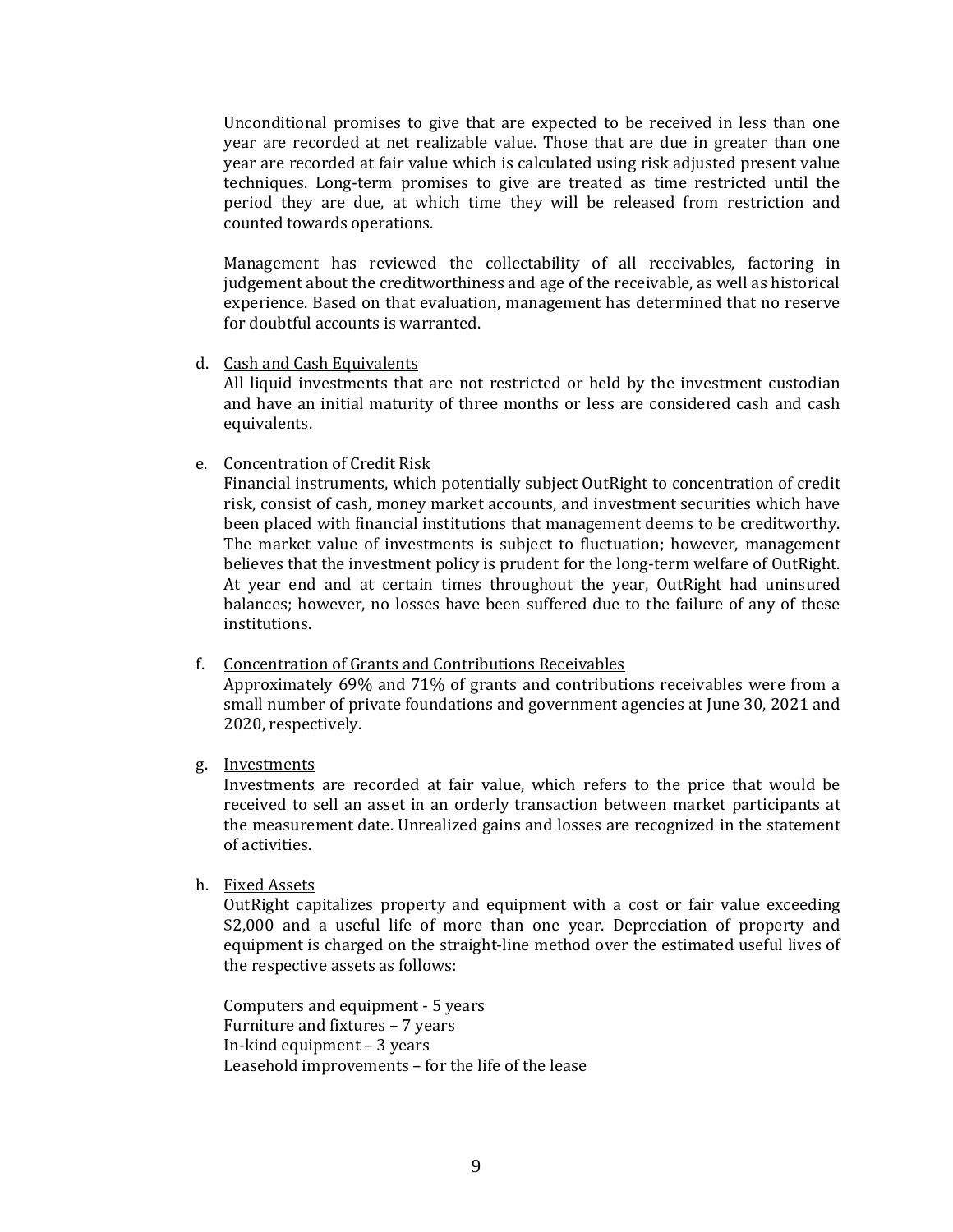# i. Donated Services

Contributions of services that create or enhance non-financial assets, or require specialized skills, are performed by those who possess those skills and would typically have been purchased if they had not been donated, are recognized at fair value.

Most services requiring specific expertise are paid for; however, many individuals volunteer their time and perform a variety of tasks to assist with specific assistance programs, campaign solicitation, and various committee assignments. No amounts have been reflected in the financial statements for these types of donated services because they do not meet the criteria for recognition as outlined above.

j. Management Estimates

The preparation of financial statements in accordance with accounting principles generally accepted in the United States of America requires management to make estimates and assumptions that affect certain reported amounts and disclosures. Actual results could differ from those estimates.

# k. Expense Allocation

The costs of providing various programs and other activities have been summarized on a functional basis in the accompanying financial statements. Accordingly, certain costs have been allocated among the programs and supporting services benefited.

The following costs are allocated by time and effort:

- **Salaries**
- Payroll taxes and benefits
- Occupancy
- Printing
- Telecommunications
- Office and mailing
- Supplies
- **Insurance**
- **Depreciation**

All other expenses have been charged directly to the applicable program or supporting services.

# l. Accounting for Uncertainty of Income Taxes

OutRight does not believe its financial statements include any uncertain tax positions. Tax filings for the period ending June 30, 2018 and later are subject to examination by applicable taxing authorities.

# m. Prior Year Comparative Financial Information

The financial statements include certain prior year summarized comparative information in total but not by net asset class. Such information does not include sufficient detail to constitute a presentation in conformity with accounting principles generally accepted in the United States of America. Accordingly, such information should be read in conjunction with OutRight's financial statements for the year ended June 30, 2020, from which the summarized information was derived.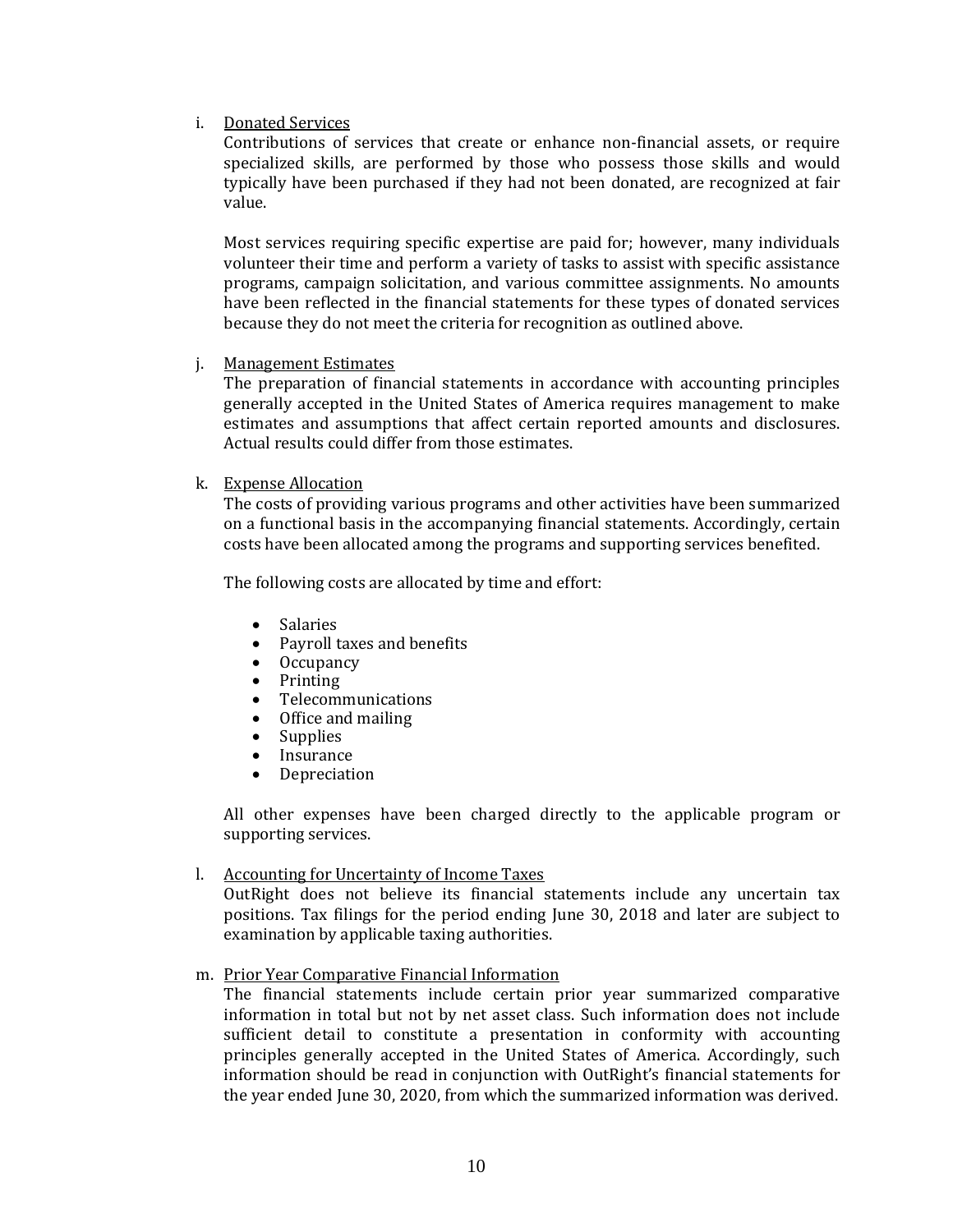# n. New Accounting Pronouncements

FASB issued Accounting Standards Update ("ASU") No. 2020-07, *Presentation and Disclosures by Not-for-Profit Entities for Contributed Nonfinancial Assets*, which becomes effective for the June 30, 2022 year with early adoption permitted. This ASU focuses on improving transparency in the reporting of contributed nonfinancial assets and requires a separate line-item presentation on the consolidated statement of activities and additional disclosures.

FASB issued ASU No. 2016-02, *Leases*. The ASU which becomes effective for the June 30, 2023 year, requires the full obligation of long-term leases to be recorded as a liability with a corresponding "right to use asset" on the statement of financial position.

OutRight is in the process of evaluating the impact these standards will have on future financial statements.

## **Note 3 - Investments**

Accounting standards have established a fair value hierarchy giving the highest priority to quoted market prices in active markets and the lowest priority to unobservable data. The fair value hierarchy is categorized into three levels based on the inputs as follows:

- Level 1 Valuations based on unadjusted quoted prices in active markets for identical assets or liabilities that OutRight has the ability to access.
- Level 2 Valuations based on quoted prices in markets that are not active or for which all significant inputs are observable, either directly or indirectly.
- Level 3 Valuations based on inputs that are unobservable and significant to the overall fair value measurement.

All investments were considered to be level 1 securities and consisted of the following:

|                         | 6/30/21     | 6/30/20   |
|-------------------------|-------------|-----------|
| Cash and money balances | \$1,017,694 | \$745,716 |
| Equities                | 2.345       | 2.345     |
| Total                   | \$1,020,039 | \$748,061 |

Level 1 securities are valued at the closing price reported on the active market they are traded on.

Net investment income consists of the following:

|                         | 30/21   | 6/30/20 |
|-------------------------|---------|---------|
| Interest and dividends  | \$1,596 | \$7,855 |
| Investment fees         |         | (225)   |
| Unrealized gain         | 277     | 333     |
| Realized loss           | (352)   | (622)   |
| Total investment income |         |         |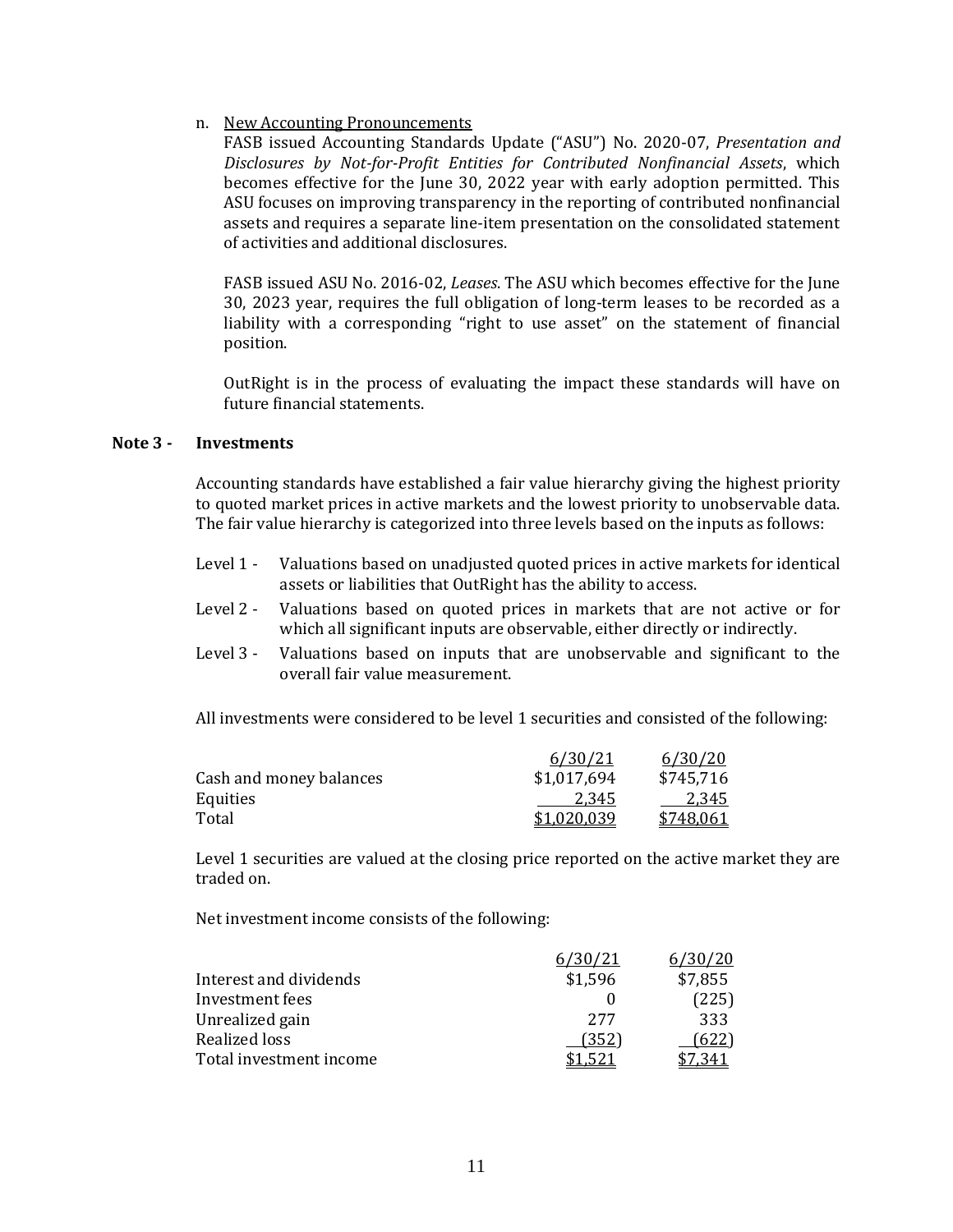## **Note 4 - Contributions Receivable**

Contributions receivable is expected in the following periods:

| Year ending: | June 30, 2022 | \$1,014,425 |
|--------------|---------------|-------------|
|              | June 30, 2023 | 50,000      |
|              | June 30, 2024 | 50.000      |
| Total        |               | \$1.114.425 |

Due to its immaterial nature, a discount to present value has not been recorded.

# **Note 5 - Property and Equipment**

Fixed assets consist of the following:

|                                | 6/30/21   | 6/30/20    |
|--------------------------------|-----------|------------|
| Furniture and equipment        | \$136,806 | \$136,806  |
| Leasehold improvements         | 10.918    | 10,918     |
|                                | 147,724   | 147,724    |
| Less: accumulated depreciation | (140.970) | (134, 572) |
| Total                          | \$6.754   | \$13.152   |

#### **Note 6 - Paycheck Protection Program loan**

During the year ended June 30, 2020, OutRight obtained a loan for \$175,275 from the Small Business Administration ("SBA") through the Paycheck Protection Program ("PPP"). Terms of the loan indicate that if certain conditions are met, which include maintaining average work forces during periods subsequent to receipt of the loan funds that are greater than pre-determined historical periods, then the loan, or a portion thereof, will be forgiven. OutRight accounts for the PPP loan as a contribution in accordance with FASB ASC 958-605. The conditions for forgiveness on this loan were met during the year ended June 30, 2021 and the full amount was recognized as revenue during the year then ended. On June 18, 2021, the loan was forgiven by the SBA.

# **Note 7 - Net Assets With Donor Restrictions**

During 2021 and 2020, net assets were released from restriction for the following:

| 6/30/21     | 6/30/20     |
|-------------|-------------|
|             |             |
| \$97,975    | \$97,025    |
| 78,397      | 412,000     |
| 15,000      |             |
| 27,900      | 1,250       |
| 1,405,083   | 409,799     |
| 290,196     | 589,406     |
| 1,914,551   | 1,509,480   |
| 1,101,783   | 428,217     |
| \$3,016,334 | \$1,937,697 |
|             |             |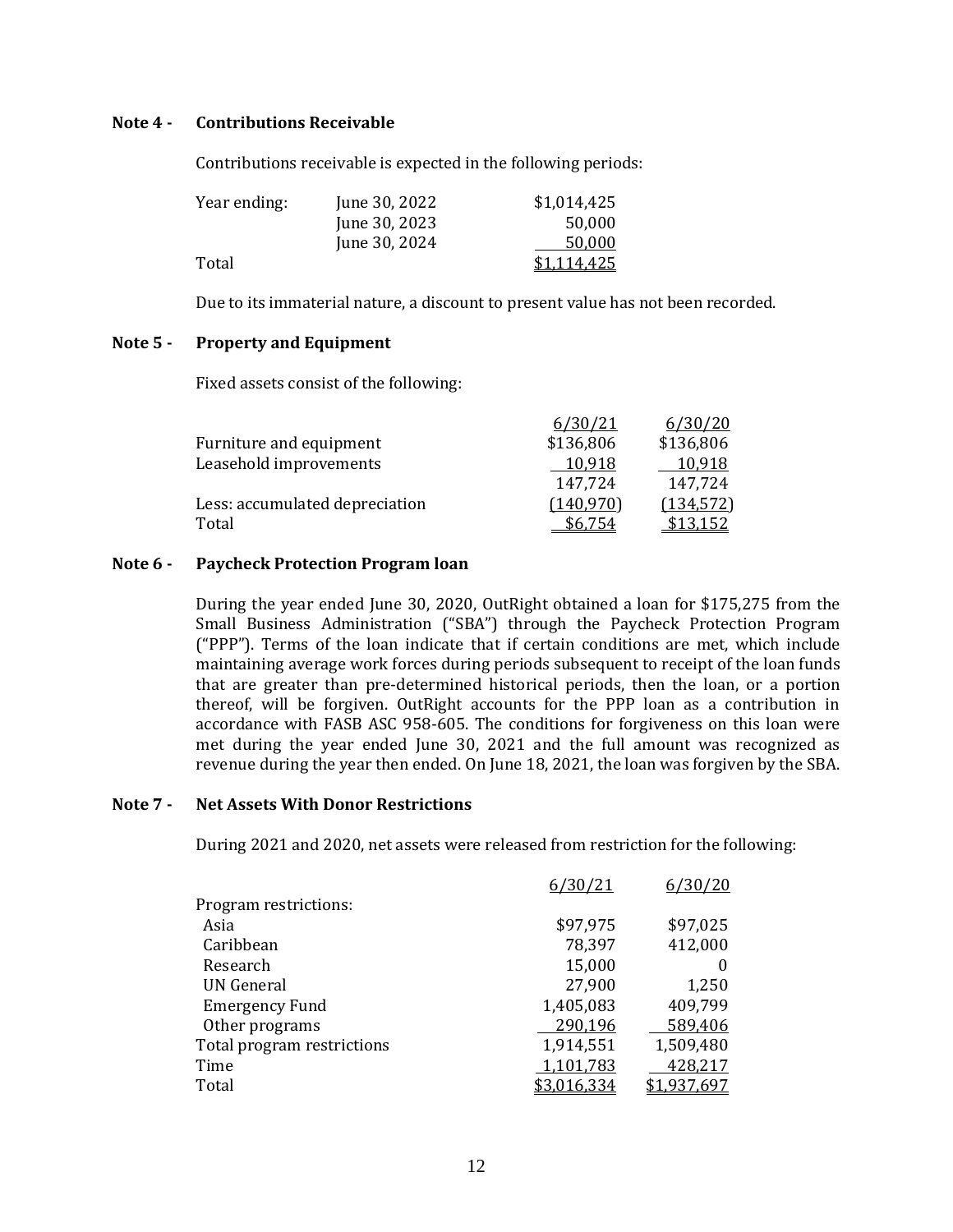| Program restrictions:      |           |                  |
|----------------------------|-----------|------------------|
| Africa                     | \$100,000 | \$0              |
| Asia                       | 2,315     | 100,290          |
| Caribbean                  | 211,703   | 705,100          |
| Research                   | 75,000    | 15,000           |
| UN General                 | 92,100    | 0                |
| <b>Emergency Fund</b>      | 2,491,860 | 510,135          |
| Other programs             | 482,611   | 232,653          |
| Total program restrictions | 3,455,589 | 1,563,178        |
| Time                       | 615,000   | 231,783          |
| Endowment (Note 8)         | 18,354    | 18,354           |
| Total                      | 4.088,943 | <u>1,813,315</u> |

At June 30, 2021 and 2020 net assets were restricted by donors for the following:

## **Note 8 - Net Assets With Donor Restrictions – Endowment**

The OutRight endowment in the amount of \$18,354 consist of the funds raised by a group of concerned individuals in the early years of the organization to help to sustain the future of OutRight.

OutRight maintains endowment assets in its operating account and reflects this as restricted cash on the statement of financial position. Due to the small amount, no spending policy has been established, nor are there any funds with deficiencies that are required to be disclosed.

# **Note 9 - Employee Benefits**

OutRight sponsors a retirement plan under Section 403(b) of the Internal Revenue Code. All full-time employees are eligible to participate or make voluntary contributions to the plan on the date of hire. OutRight may make a discretionary non-elective contribution. OutRight made contributions of \$74,535 and \$67,244 to the plan during the years ended June 30, 2021 and 2020, respectively.

#### **Note 10 - Commitments and Contingencies**

OutRight had a non-cancelable operating lease agreement for its New York City office space which expired in July 2020.

In October 2020, OutRight entered into a ten-year lease at a new, New York City location. Rental payments began in July of 2021.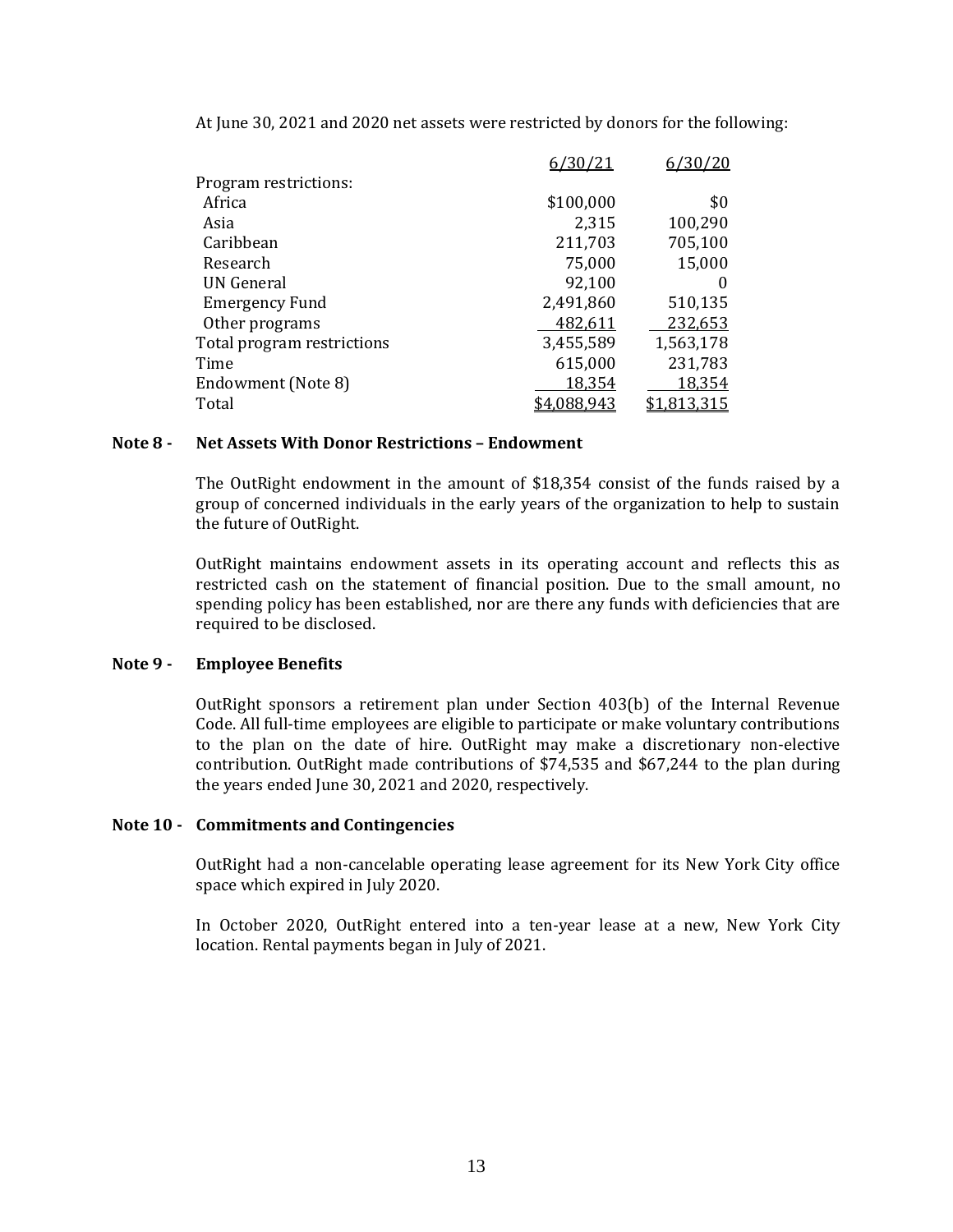The amount of rent expense was \$16,714 and \$114,026 for the years ended June 30, 2021 and 2020, respectively.

Future annual minimum rent payments are as follows:

| Year ending: | June 30, 2022 | \$164,000        |
|--------------|---------------|------------------|
|              | June 30, 2023 | 168,100          |
|              | June 30, 2024 | 172,302          |
|              | June 30, 2025 | 176,610          |
|              | June 30, 2026 | 181,025          |
| Thereafter   |               | 996,342          |
| Total        |               | <u>1,858,379</u> |

# **Note 11 - Special Events**

As a result of the COVID-19 pandemic, OutRight's main fundraising event was cancelled during the years ended June 30, 2021 and 2020. During June 30, 2020, certain donors allowed OutRight to keep contributions for this and other smaller events that had been held earlier in the year. The financial summary of the special events for June 30, 2020 is as follows:

| Net proceeds                                   | 6/30/20<br>\$187,486 |
|------------------------------------------------|----------------------|
| Less: expenses with a direct benefit to donors |                      |
|                                                | 187,486              |
| Less: other event expenses                     | (40,750)             |
| Total                                          |                      |

# **Note 12 - Availability and Liquidity**

Financial assets are available within one year of the date of the statement of financial position for general expenditure as follows:

| Cash and cash equivalents<br>Investments<br>Contributions receivable, due in one year<br>Government grants receivable<br>Other receivables                   | \$16,735,809<br>1,020,039<br>1,014,425<br>257,158<br>32,895 |                |
|--------------------------------------------------------------------------------------------------------------------------------------------------------------|-------------------------------------------------------------|----------------|
| Total financial assets                                                                                                                                       |                                                             | \$19,060,326   |
| Less amounts not available for general expenditures:<br>Board-designated net assets<br>Purpose restricted net assets<br>Long-term time restricted net assets | (12,730,000)<br>(3,455,589)<br>(100, 000)                   |                |
|                                                                                                                                                              |                                                             | (16, 285, 589) |
| Financial assets available to meet cash needs for<br>for general expenditures within one year                                                                |                                                             |                |

As indicated in Note 2, OutRight has a board designated reserve, which is kept in a separate investment account. While these assets are not considered available for general expenditures by management, they can be made available if the need arises.